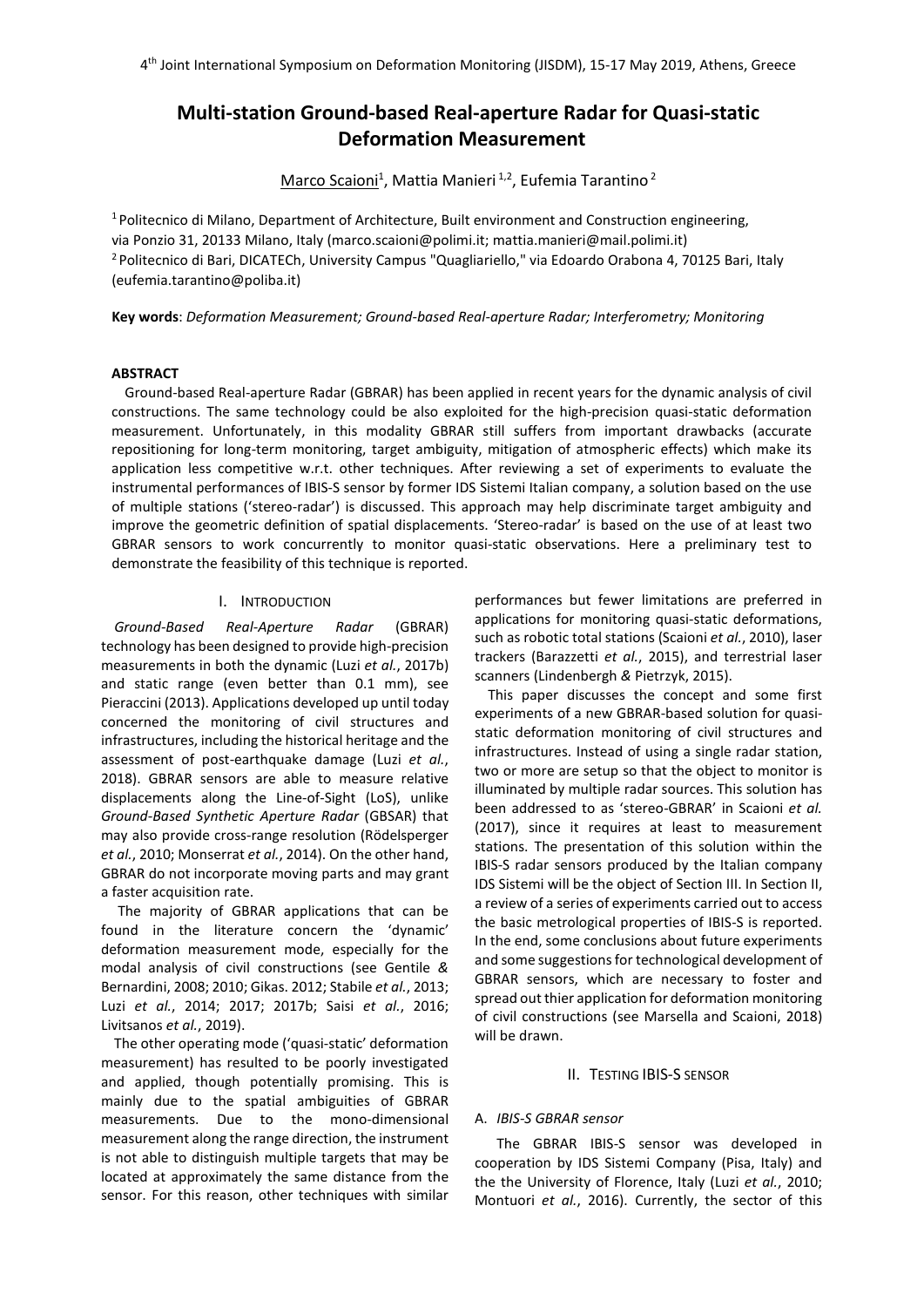company dealing with microwave and georadar sensors is part of Hexagon Geosystems group under the name of IDS GeoRadar (www.idsgeoradar.com). IBIS-S was launched in 2007, and now is continued by IBIS-FS and IBIS-FS Plus, the latter equipped with a compensation system able to mitigate the effects of vibrations when working in construction areas. The radar sensors adopted in IBIS-FS can be expanded into the GBSAR system (IBIS-FL).

IBIS-S (and now IBIS-FS/IBIS-FS Pro) is probably the only operational, commercial GBRAR instrument which his available today, though other non-commercial solution exist. As recalled in the Introduction (Sect. I), IBIS-S offers two operational measurement modes to observe *quasi-static* and *dynamic* displacements, which are documented in the technical literature.

An IBIS-S sensor is composed of:

- a Sensing Unit that can generate, broadcast and record of a coherent radar bandwidth;
- a Control Unit installed on an industrial laptop;
- a Support System that may be a photographic/topographic tripod, or a plate for precise centering and repositioning; and
- an Energy Supply Unit.

Table 1 reports some technical features of IBIS-S, while Figure 1 depicts an instrument unit during operations.

| Table 1. Main technical properties of IBIS-S GBRAR sensor by |  |
|--------------------------------------------------------------|--|
| IDS Sistemi company.                                         |  |

| Radar technology              | SFCW, interferometric       |  |
|-------------------------------|-----------------------------|--|
| Operating frequency           | Band Ku (12-18 GHz)         |  |
| bandwidth                     |                             |  |
| Operating range               | 20 - 1000 m                 |  |
| Range resolution              | 0.5 m in radial direction   |  |
| Precision of relative         | $0.01 - 0.1$ mm             |  |
| displacement measurement      |                             |  |
| Sampling frequency            | up to 100 Hz (in 'dynamic'  |  |
|                               | mode)                       |  |
| Size of Sensing Unit          | 40 x 40 x 15 cm (L x P x H) |  |
| <b>Weight of Sensing Unit</b> | 12 Kg                       |  |

IBS-S sensor can locate and simultaneously track a set of targets in the portion of space illuminated by the radar signal. However, only one target can be detected inside each 'range bin,' which is the volume of the radar wavefront included between distances *R* and *R+*∆*R* from the sensor (see Fig. 2), with ∆*R* the range resolution that is independent from range *R*. This involves that, if a highly-reflecting element is predominant inside a single range bin, this feature will be effectively tracked within time. But in the case two or more reflectors are inside the same range bin, they cannot be discriminated.



Figure 1. IBIS-S measurement unit installed on a topographic tripod.

In general, civil structures presents several elements that may play as reflectors. Is it is also possible to include "artificial" *corner reflectors* (CR) as in the case of spaceborne InSAR.

#### B. *Measurement technology*

The measurement process is based on *Continuous Wave Step Frequency* (CWSF) and *Differential Interferometry* techniques, see Pieraccini *et al.* (2004).

The adopted bandwidth of the radar signal results in a *range ambiguity* (λ*amb*) depending on the central wavelength ( $\lambda$ =17.6 mm) according to the formula:

$$
\lambda_{amb} = 0.25 \lambda = 4.4 \text{ mm} \tag{1}
$$

The *spatial resolution* is constrained to the range bins, each of them featuring a typical depth ∆*R*= 0.5 m. The recorded signal consists of a 'range profile,' showing the amplitude of the reflected radar signal in each range bin. In the upper part of Figure 2, each sector defined by radii *R* and *R+*∆*R* corresponds to a *range bin*, where only one target (red circles) can be solved for. In the lower part, the resulting range profile showing the amplitude of tracked targets is shown. In some cases, a peak in this profile may correspond to multiple targets located in the same range bin.

The other information recorded per each range bin is the phase of the radar signal, which is used within the differential interferometry technique to determine the relative displacement of the potential target between consecutive observation epochs.

In the following subsections a series of experiments concerning the evaluation of IBIS-S sensor are briefly reported. More details about can be found in Scaioni *et al.* (2017).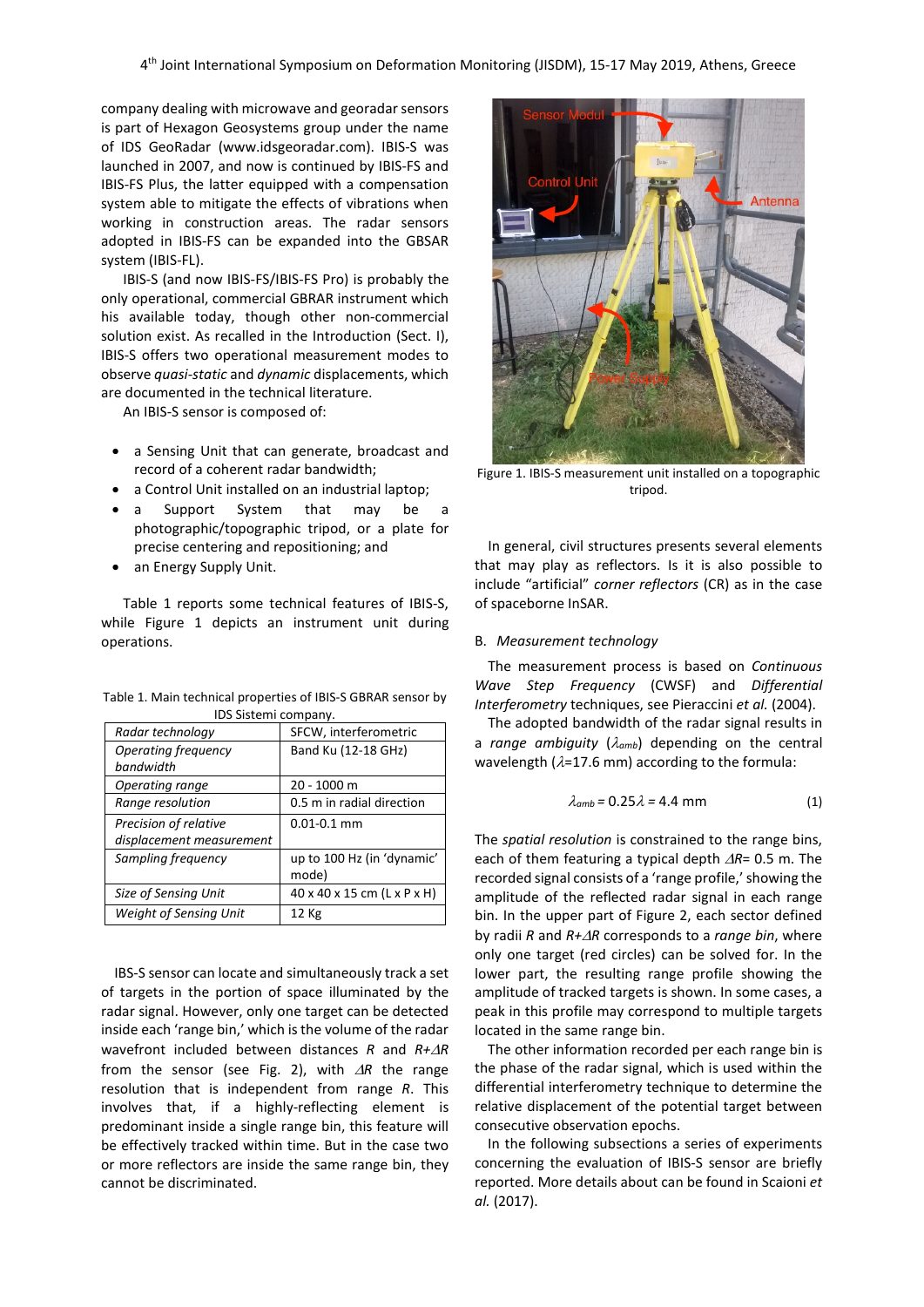

Figure 2. In the upper part a horizontal profile of the radarilluminated space in front of IBIS-S sensor. In the lower part, the resulting range profile showing the amplitude response per each range bin.

#### C. *Testing measurement accuracy*

A first group of experiments have concerned the evaluation of IBIS-S instrumental accuracy of relative displacements along the range direction. This task has been carried out by comparing a set of observed displacements against benchmarking values obtained with a micrometric slide (±10 µm accuracy). The experiment has been led in outdoor uncontrolled environment to reproduce real operating conditions. Two artificial corner reflectors (CR) have been positioned to guarantee a proper radar response. One of them has been installed on the micrometric slide to set up a series of known displacements, whose size has ranged from 10 µm to 1 cm. These displacement steps have been operated slowly, so that the instrument could follow the displacements larger than the range ambiguity from Eq. (1).

The RMSE (Root Mean Square Error) of error displacements per each measurement session and the RMS (Root Mean Square) of corresponding standard deviations have resulted 17 µm and 22 µm, respectively. Error distribution has followed the normal distribution centred on the benchmarking values. This result has confirmed the nominal accuracy reported in the technical specifications (see Table 1) as well as the outcomes of a series of experiments operated by IDS Sistemi company.

The same experiments have been also repeated in indoor environment, obtaining much worse results. These are probably due to multi-path effects and interferences due to multiple reflections. Consequently, the application of GBRAR in indoor or narrow spaces has to be carefully considered.

#### D. *Testing the influence of environmental parameters*

The accuracy of IBIS-S evaluated in controlled conditions (Subsect. C) cannot be achieved in real environments for long measurement sessions. Under such conditions, the variability of local atmospheric

temperature and pressure may degrade the quality of the observations. Then, a second group of experiments has been focused on evaluating these effects and trying some methods for their corrections (Monserrat *et al*., 2014).

The IBIS-S sensor has been fixed on a stable support in a courtyard, while four points to be monitored have been localized in the illuminated scene, according to a distance spanning from 43 m to 125 m. Four CRs have been installed to maximize the amplitude of the reflected signal. One CR has been mounted on a micrometric slide.

Three similar measurement sessions have been repeated in three days from morning to evening. During each session the relative displacements along the range direction have been measured for fixed targets. The sensor has been operated in continuous acquisition mode, recording one observation every minute. In the case of the point installed on the slide, some cycles of given displacements have been repeated. Meteorological data have been recorded at a weather station located at approximately 500 m from the operation area. The high variability of environmental conditions during the experiment has resulted in worsening the accuracy. In some case, errors have reached 3.5 mm. The presence of high-correlation with relative humidity ( $\rho$ =0.77) has quantitatively proved what was clear from the analysis of radar observation behaviour, i.e., a strong dependence upon environmental parameters.

In order to improve the quality of GBRAR measurements, three methods have been tried to mitigate the effects of environment changes (see Table 2).

Table 2. Methods applied to compensate for the effects of environmental parameter change (P=absolute atmospheric pressure; T=atmospheric temperature; RH=relative humidity; VPP= partial vapour pressure).

| $\mathbf{v}$ $\mathbf{r}$ $\mathbf{r}$ $\mathbf{r}$ $\mathbf{v}$ $\mathbf{v}$ $\mathbf{v}$ $\mathbf{v}$ $\mathbf{v}$ $\mathbf{v}$ $\mathbf{v}$ $\mathbf{v}$ $\mathbf{v}$ $\mathbf{v}$ $\mathbf{v}$ $\mathbf{v}$ $\mathbf{v}$ $\mathbf{v}$ $\mathbf{v}$ $\mathbf{v}$ $\mathbf{v}$ $\mathbf{v}$ $\mathbf{v}$ $\mathbf{v}$ $\mathbf{$ |                |               |  |  |
|------------------------------------------------------------------------------------------------------------------------------------------------------------------------------------------------------------------------------------------------------------------------------------------------------------------------------------|----------------|---------------|--|--|
| Method                                                                                                                                                                                                                                                                                                                             | Min. no. $(n)$ | Environmental |  |  |
|                                                                                                                                                                                                                                                                                                                                    | of necessary   | parameters    |  |  |
|                                                                                                                                                                                                                                                                                                                                    | <b>CRs</b>     |               |  |  |
| Corner reflectors (CR)                                                                                                                                                                                                                                                                                                             | $n \geq 1$     | none          |  |  |
| Zebker et al. (1997)                                                                                                                                                                                                                                                                                                               | none           | P, VPP, T     |  |  |
| Empirical polynomial                                                                                                                                                                                                                                                                                                               | n > 1          | RH, P, T      |  |  |
| regression                                                                                                                                                                                                                                                                                                                         |                |               |  |  |

Two methods require the use of CRs, which may be presented by already existing or artificial features able to provide a good response to the radar signal. Two methods need the observation of some environmental parameters during the measurement session, as shown in Table 2.

The accuracy obtained using the "Corner reflectors" method has resulted the highest (RMSE < 0.1 mm). Other methods have not provided similar good results. One of the grounds of such lower performances is probably the poor determination of local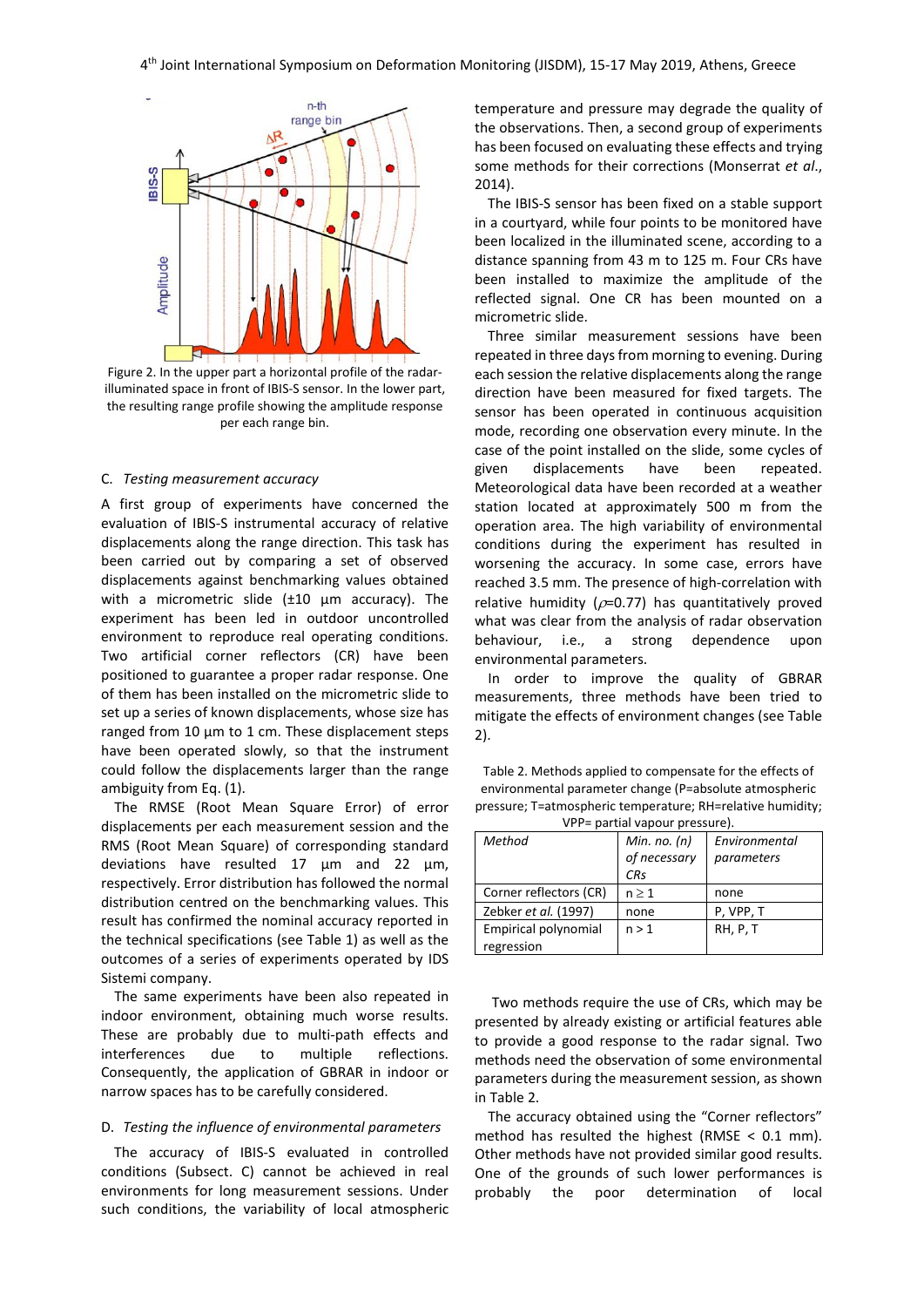environmental parameters. Indeed, the meteo station was at about 500 m far away from the test field.

#### E. *Testing the influence of design parameter*

In this group of tests, the influence of some design parameters that have to be set up when planning a GBRAR monitoring application have been analysed. While the approach used can be retrieved in Scaioni *et al.* (2017), we outline here the final outcomes of these experiments:

- *Size of corner reflectors*: accuracy increases when the size of CRs is larger (CR size tested has been in the range 10-30 cm);
- *Distance between GBRAR-CRs*: accuracy increases when the distance is lower, with the exception of the largest-size targets (30 cm);
- *Angle of the LoS to a CR w.r.t. the radar normal direction*: accuracy is better when the CR is close to the centre of the aperture cone of the antenna; and
- *Maximum acquisition range* (controlling the number of range bins and then the signal gain): accuracy is not affected by this parameter.

# III. 'STEREO-RADAR' MODE

#### A. *Concept*

During experiments described in Section II, a wide use of artificial corner reflectors (CR) has been done. In application for monitoring structures and infrastructures, however, the use of CRs is not always possible. Provided that the construction to be monitored might offer natural reflectors, the spatial ambiguity in the recognition of targets may limit the application of the GBRAR technique. The knowledge of the illuminated scenario's geometry may help discriminate targets as well as detect which is the spatial direction of the observed displacements. This is possible thanks to the known positions of potential targets and to the overlap with footprints of the illuminated areas. In the case of objects featuring a prevalent direction (e.g., bridges), the identification of targets is easier. Indeed, if the sensor illuminates the structure from an inclined position, it results that only a small portion of the structure lies in the footprint included between two distances *R* and *R+*∆*R* that define a single range bin (see, e.g., Gentile *&* Bernardini, 2008). In some other cases (for example a dam, see Scaioni *et al.*, 2018) this process may require the acquisition of a 3D model to map the displacement vectors (see, e.g., Anghel *et al.*, 2016) and the determination of GBRAR position and attitude in the same reference system.

To overcome the problem of the geometric ambiguity of target recognition, a new 'stereo-radar' monitoring technique has been firstly proposed in Scaioni *et al.* (2017). This technique is based on the use of the GBRAR sensor from at least two stations located at different spatial positions. Such methodology should help detect the observed targets in individual range bins, since the intersection of the illuminated areas from multiple radar stations could reduce the footprint on the object corresponding to each range bin. Moreover, given that the same natural reflector is recognized in the range profiles from different stations, more displacement vectors could be measured and combined to better define the real 3D displacement vector.

#### B. *Experiments*

The experimentation of the 'stereo-radar' technique has been conducted to measure deformations of a seven-floor building of Politecnico Milano, Leonardo Campus (Italy), see Figure 3. Three stations have been set up on the roofs of two other buildings in the nearby. On each station a measurement session of 25 min has been carried out using a 10 s sampling rate. The maximum acquisition distance has been set up to 75 m. Environmental parameters have been also recorded during the measurement sessions using a meteorological station located within 50 m from the area of operations. Since only one IBIS-S instrument was available, the aim of this experiment has not been to accomplish a real 'stereo-radar' measurement. However, since short elapsed times separated the GBRAR measurement sessions and the building deformations were supposed to be slow and small, the aim of this experiment was to detect whether the same natural targets could be tracked from different positions.



Figure 3. The façade of Politecnico di Milano (Leonardo Campus) building selected for preliminary experimentation of 'stereo-radar' monitoring. Red numbers refer to points measured using a total station.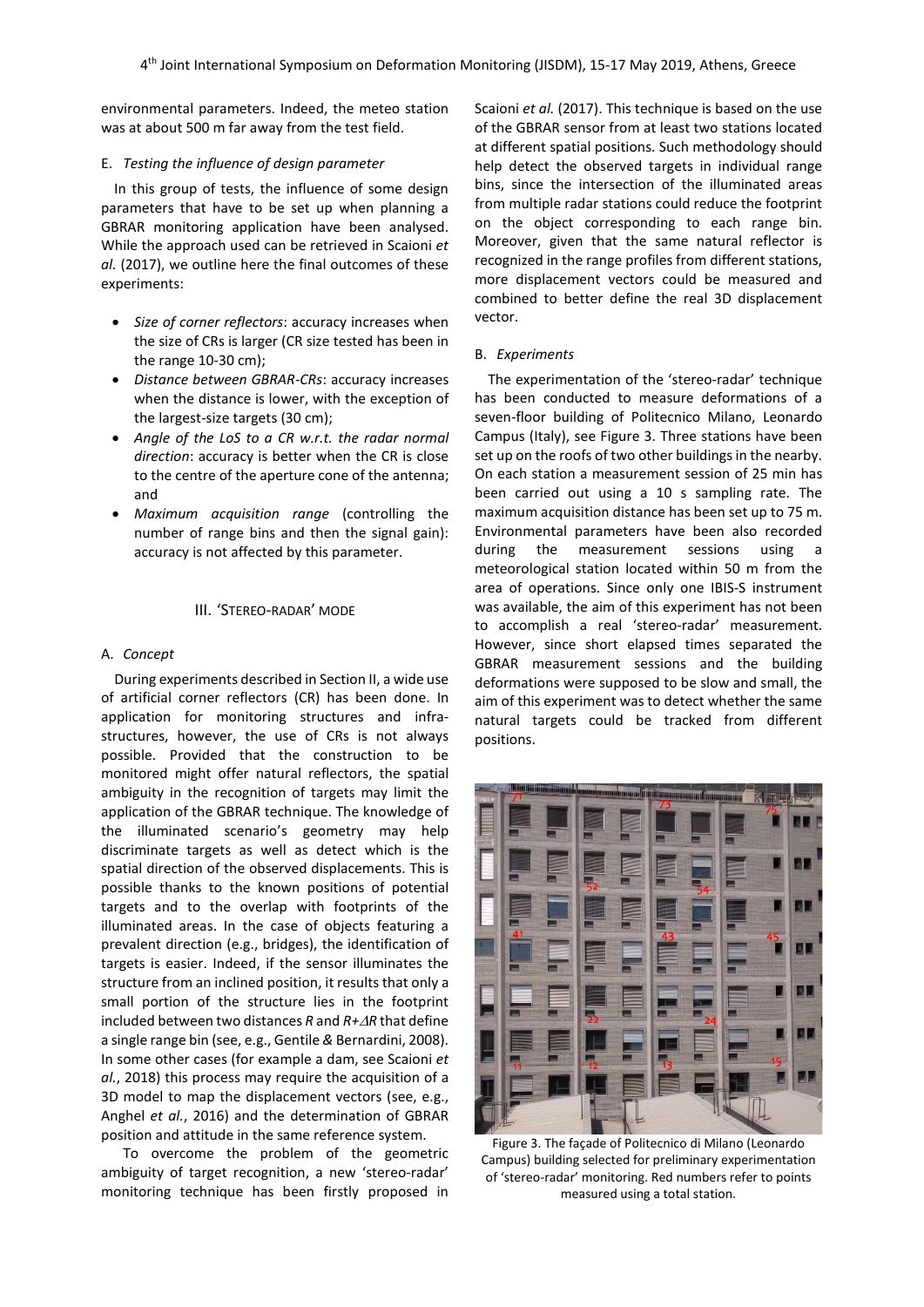#### C. *Results*

A first analysis of range profiles and footprints of projected range bins on the building façade has shown some differences depending on the considered station. A very small number of regions on the building façade corresponded to range bins with high-amplitude peaks in more than one range profile corresponding to different stations. Thus, the analysis could not be limited to those areas corresponding to local maxima of S/N over the threshold in at least two range bins. In fact, other points of the façade have resulted in range bins with local maxima featuring quite high S/N, though below the fixed threshold.

The following approach has then been used:

- 1. Range bins corresponding to natural features whose 3D coordinates were measured using a total station (see Fig. 3) have been looked for;
- 2. Foot-prints of these range bins have been projected on the façade (see Fig. 4);
- 3. A few GCPs have been selected in stable positions to compensate for the effects of environmental parameters' change.

Twelve points have been identified in a couple of range bins out of 14 points measured by using a total station, as shown in Figure 3. The spatial distribution of these points has allowed to reconstruct the deformation trend of this building.

The atmospheric corrections based on the 'GCP Method' (see Subsect. II-D) has provided good results on relative displacements measured from Radar Station 1 (RMSE of residuals of approximately 0.05 mm). Results from other stations have shown larger residuals after correction. By comparing the displacement trends to the recorded environmental temperature, a good correlation has been found. This result confirmed the mere dependency of displacements upon the thermal deformation.



Figure 4. Footprints of intersecting radar signals from multiple stations, considering the façade of Politecnico di Milano displayed in Figure 3. Radar stations are also shown (RS1, RS2, RS3).

This experiment has demonstrated the possibility of tracking the same natural targets on a building façade from different points of view, which represents a prerequisite to operate with a 'stereo-radar' approach. Nevertheless, the initial identification of potential targets on the façade and the measurement of their 3D coordinates by a theodolite has been necessary.

# IV. CONCLUSIONS AND FUTURE DEVELOPMENTS

In the first part of the paper, some experiments carried out to assess the metrological performances of the interferometric real aperture radar (GBRAR) sensor IBIS-S (formerly IDS Company, now IDS GeoRadar, Pisa, Italy) in applications focused on 'quasi-static' deformation monitoring of civil constructions have been reported.

First of all, the obtainable accuracy when using artificial corner reflectors in continuous acquisition mode has been evaluated. The size and shape of corner reflectors and their positions in the radar-illuminated scenario might significantly influence the outcome of monitoring operations. When the instrument is used in uncontrolled environment, the atmospheric conditions may result in degrading the accuracy. Three different methods to compensate for the atmospheric effects have been tested. The 'Ground Control Points (GCP) Method' has provided the best results, although it is the most complex to operate in the real practice because needs fixed reflectors in stable areas. Provided that accurate meteorological data are available during the measurement session, also alternative methods could be used, for example, the one proposed in Zebker *et al.* (1997), which is completely independent from GCPs.

In the second part of this paper, the concept of 'stereo-radar' approach was discussed. Indeed, some factors influencing the effectiveness of this method could be recognized: position and attitude of sensors and the structure to monitor; amplitude of reflected signal; and size of each range bin's footprint on the structure. The preliminary identification of some features that could play as potential natural radar reflectors offered the opportunity to identify corresponding range bins in the range profiles at both adopted radar stations. This has allowed the reconstruction of the deformation trend of the investigated façade. The closer is the time gap between data acquisition from both sensors, the higher is the accuracy obtainable. This solution may be practically obtained by using a couple of radar sensors, which may alternatively record observations to avoid interferences.

The authors envisage a couple of main motivations that could lead to the success 'stereo-radar' in the future. On one side, using fixed multiple radar sensors, which do not entail moving parts, accurate deformations of several points on a civil construction